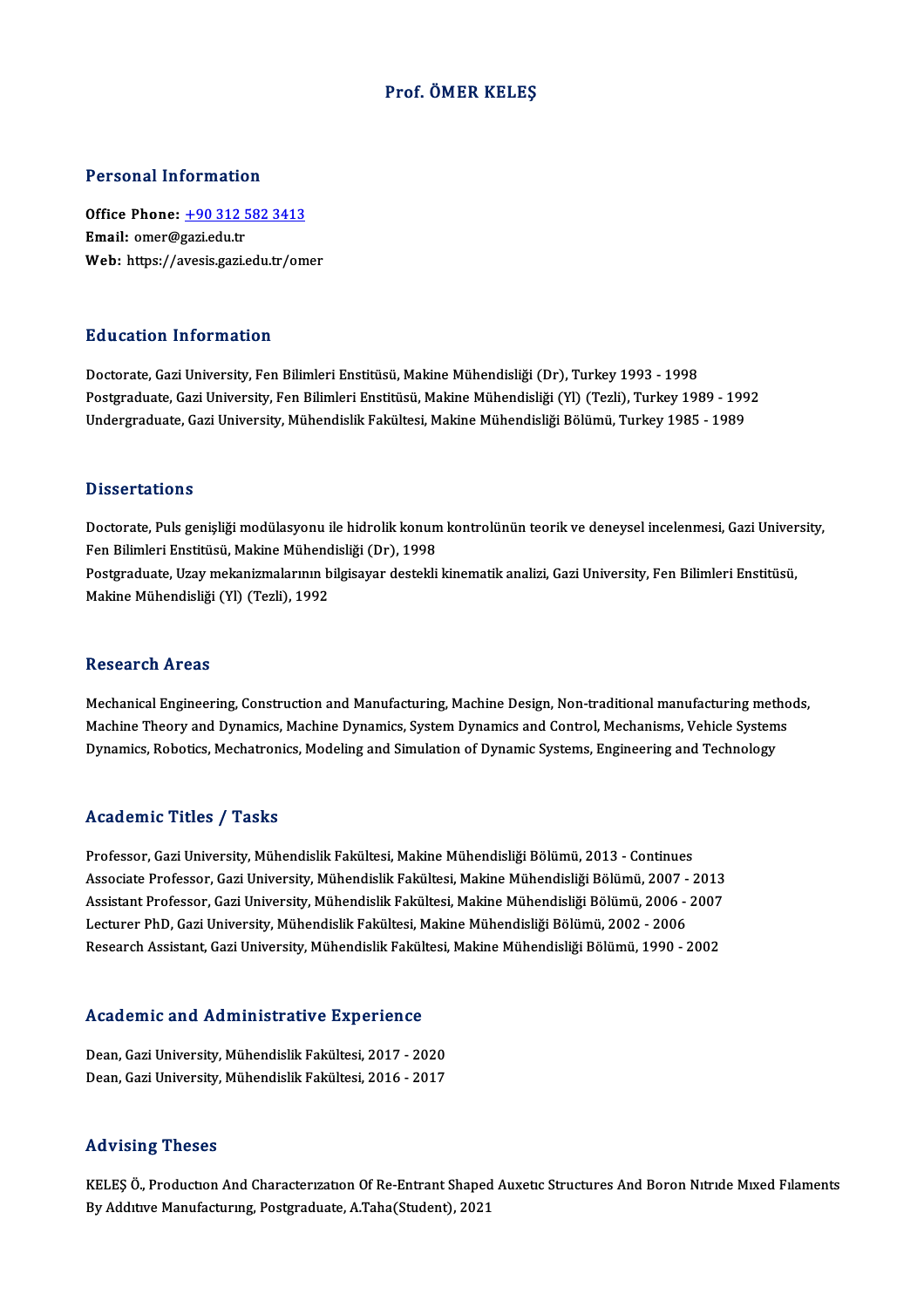KELEŞ Ö., Productıon Of Ti6al4v Gear By Addıtıve Manufacturıng For Helıcopter And Investıgatıon Of The Effect Of Post-<br>Prosessurs, Postaredusta M.Samil(Student), 2021 KELEŞ Ö., Production Of Ti6al4v Gear By Additive N<br>Processing, Postgraduate, M.Şamil(Student), 2021<br>KELES Ö. Javsetigation Of The Effect Of Different P KELEŞ Ö., Production Of Ti6al4v Gear By Additive Manufacturing For Helicopter And Investigation Of The Effec<br>Processing, Postgraduate, M.Şamil(Student), 2021<br>KELEŞ Ö., Investigation Of The Effect Of Different Piston Pump T

Processing, Postgraduate, M.Şamil(Student)<br>RELEŞ Ö., Investigation Of The Effect Of<br>Postgraduate, A.BULUT(Student), 2021<br>Kelse Ö. Strugturel Design Of August: W KELEŞ Ö., Investigation Of The Effect Of Different Piston Pump Types Used In Aviation On Power Consumption,<br>Postgraduate, A.BULUT(Student), 2021<br>Keleş Ö., Structural Design Of Aircraft Wing With Using Integrated Stiffened

Postgi<br>Keleş<br>2021<br>Keles Keleş Ö., Structural Design Of Aircraft Wing With Using Integrated Stiffened Panel, Postgraduate, K.TEKKANAT(St<br>2021<br>Keleş Ö., Design And Modelling Of Control Actuation System With Air Intake, Doctorate, O.FATİH(Student),

2021<br>Keleş Ö., Desıgn And Modelling Of Control Actuation System With Air Intake, Doctorate, O.FATİH(Student<br>KELEŞ Ö., Design And Dynamic Investigation Of Fin Deployment System Of An Air Vehicle, Postgraduate,<br>M AVCI(Studen Keleş Ö., Design And Mo<br>KELEŞ Ö., Design And D.<br>M.AVCI(Student), 2018<br>KELES Ö. Design And In KELEŞ Ö., Desıgn And Dynamıc Investigation Of Fin Deployment System Of An Air Vehicle, Postgraduate,<br>M.AVCI(Student), 2018<br>KELEŞ Ö., Design And Investigation Of Wing Deployment Mechanism, Postgraduate, İ.YILMAZ(Student), 2

M.AVCI(Student), 2018<br>KELEŞ Ö., Design And Investigation Of Wing Deployment Mechanism, Postgraduate, İ.YILMAZ(Student), 2018<br>KELEŞ Ö., Vibration Fatigue Investigation Of Solder Joints Used In Avionic Systems, Postgraduate, KELEŞ Ö., Design And Investigation Of Wing Deployment Mechanism, Postgraduate, İ.YILMAZ(Student), 2018<br>KELEŞ Ö., Vibration Fatigue Investigation Of Solder Joints Used In Avionic Systems, Postgraduate, N.KAYA(Student)<br>KELEŞ KELEŞ Ö., Vıbratıon Fatıgue Investıgatıon Of Solder Jone<br>KELEŞ Ö., Numerical And Experimental Investigation<br>Diaphragm, Postgraduate, C.SERTAÇ(Student), 2015<br>KELES Ö., Investigation of the effect of severe plastic KELEŞ Ö., Numerical And Experimental Investigation Of Springback Of Ti Alloys By Hydroforming With Membrane<br>Diaphragm, Postgraduate, C.SERTAÇ(Student), 2015<br>KELEŞ Ö., Investigation of the effect of severe plastic deformati

Diaphragm, Postgraduate, C.SERTAÇ(Student), 2015<br>KELEŞ Ö., Investigation of the effect of severe plastic deformation on the met<br>reinforced aluminium alloy, Postgraduate, S.AHMADZADEH(Student), 2014<br>KELES Ö. Magnatorhaalagi KELEŞ Ö., Investigation of the effect of severe plastic deformation on the mechanical properties of cer<br>reinforced aluminium alloy, Postgraduate, S.AHMADZADEH(Student), 2014<br>KELEŞ Ö., Magnetorheological engine mount design

reinforced aluminium alloy, Postgraduate, S.AHMADZADEH(Student), 2014<br>KELEŞ Ö., Magnetorheological engine mount design and experimental characterization, Postgraduate,<br>T.TÜRKÜCÜ(Student), 2013

KELES Ö., Lazerle kaynak isleminde kaynak parametrelerinin kaynak kalitesi üzerindeki etkilerinin incelenmesi, Postgraduate, R.ONUR(Student), 2010 KELEŞ Ö., Lazerle kaynak işleminde kaynak parametrelerinin kaynak kalitesi üzerindeki etkilerinin incelenmesi,<br>Postgraduate, R.ONUR(Student), 2010<br>KELEŞ Ö., Çift fazlı bir çeliğin 7,62 mm'lik zırh delici mermi karşısında b

Postgraduate, R.ONUR(St<br>KELEŞ Ö., Çift fazlı bir çeli<br>H.DENİZ(Student), 2009<br>KELES Ö. Alümina takıjıyı KELEŞ Ö., Çift fazlı bir çeliğin 7,62 mm'lik zırh delici mermi karşısında balistik davranışının incelenmesi, Postgı<br>H.DENİZ(Student), 2009<br>KELEŞ Ö., Alümina takviyeli alüminyum esaslı kompozitlerin frezelenmesinde kesme pa

H.DENİZ(Student), 2009<br>KELEŞ Ö., Alümina takviyeli alüminyum esaslı kompozitlerin frezelenmesinde kesme parametrelerinin işleme<br>performansına etkisi, Postgraduate, C.EMRE(Student), 2008

KELES Ö., INVESTIGATION OF THE EFFECT OF CUTTING PARAMETERS ON THE KERF WIDTH AND SURFACE QUALITY DURING THE LASER CUTTING PROCESS, Postgraduate, U.ÖNER(Student), 2008

### Articles Published in Journals That Entered SCI, SSCI and AHCI Indexes

- rticles Published in Journals That Entered SCI, SSCI and AHCI Indexes<br>I. Effect of Post Processes on Mechanical Properties of 3D Printed Ti6Al4V Gears KES TUSHENCU IN JOUTHULE THEY SHEET CU<br>Effect of Post Processes on Mechanical Proper<br>KAYA M. Ş. , Ece R. E. , KELEŞ Ö., Qader A., Yilbas B. S.<br>JOUPMAL OF MATERIALS ENCINEERING AND PEREC Effect of Post Processes on Mechanical Properties of 3D Printed Ti6Al4V Gears<br>KAYA M. Ş. , Ece R. E. , KELEŞ Ö., Qader A., Yilbas B. S.<br>JOURNAL OF MATERIALS ENGINEERING AND PERFORMANCE, 2022 (Journal Indexed in SCI)<br>Additi KAYA M. Ş. , Ece R. E. , KELEŞ Ö., Qader A., Yilbas B. S.<br>JOURNAL OF MATERIALS ENGINEERING AND PERFORMANCE, 2022 (Journal Indexed in SCI)<br>II. Additive manufacturing of Ti-alloy: Thermal analysis and assessment of propertie
- KELEŞ Ö., Shuja S. Z., Yilbas B. S., Al-Qahtani H., Hassan G., Adesina A. Y., Rinaldi A., Khaled M., Al-Sharafi A. Additive manufacturing of Ti-alloy: Thermal analysis and assessment of properties of properties in MECHANICAL ENGINEERING, vol.12, no.6, 2020 (Journal Indexed in SCI)<br>ADVANCES IN MECHANICAL ENGINEERING, vol.12, no.6, 2020 KELEŞ Ö., Shuja S. Z. , Yilbas B. S. , Al-Qahtani H., Hassan G., Adesina A. Y. , Rinaldi A., Khal<br>ADVANCES IN MECHANICAL ENGINEERING, vol.12, no.6, 2020 (Journal Indexed in SCI)<br>III. Magneto-rheological engine mount design

ADVANCES IN MECH.<br><mark>Magneto-rheologic</mark><br>Turkucu T., KELEŞ Ö.<br>JOUPNAL OF MECHA III. Magneto-rheological engine mount design and experimental characterization<br>Turkucu T., KELEŞ Ö.<br>JOURNAL OF MECHANICAL SCIENCE AND TECHNOLOGY, vol.32, no.11, pp.5171-5178, 2018 (Journal Indexed in<br>SCI) Turkucu T., KELEŞ Ö. JOURNAL OF MECHANICAL SCIENCE AND TECHNOLOGY, vol.32, no.11, pp.5171-5178, 2018 (Journal Indexed in<br>SCI)<br>IV. Laser cutting of triangular geometry into 2024 aluminum alloy: Influence of triangle size on thermal<br>strass field

# SCI)<br>Laser cuttin<br>stress field<br><sup>Vilbos B. S. A</sup> Laser cutting of triangular geometry int<br>stress field<br>Yilbas B.S., Akhtar S.S., KELEŞÖ., BORAN K.<br>JOUPNAL OF MECHANICAL SCIENCE AND TE

stress field<br>Yilbas B. S. , Akhtar S. S. , KELEŞ Ö., BORAN K.<br>JOURNAL OF MECHANICAL SCIENCE AND TECHNOLOGY, vol.29, no.8, pp.3239-3248, 2015 (Journal Indexed in<br>SCI) Yilbas B. S., Akhtar S. S., KELES Ö., BORAN K. JOURNAL OF MECHANICAL SCIENCE AND TECHNOLOGY, vol.29<br>SCI)<br>V. Laser cutting of small diameter hole in aluminum foam<br>Vilhag B. S. Althag S. S. KELES Ö

### SCI)<br>Laser cutting of small diamete<br>Yilbas B.S., Akhtar S.S., KELEŞÖ.<br>INTERNATIONAL JOURNAL OF AD. INTERNATIONAL JOURNAL OF ADVANCED MANUFACTURING TECHNOLOGY, vol.79, pp.101-111, 2015 (Journal Indexed in SCI) Yilbas B. S., Akhtar S. S., KELEŞ Ö. INTERNATIONAL JOURNAL OF ADVANCED MANUFACTURING TECHNOLOGY, vol.79, pp.101-111, 20<br>Indexed in SCI)<br>VI. Laser cutting of rectangular geometry in 2024 aluminum alloy: Thermal stress analysis<br>Kardas Q.Q. KELES Ö. Althan S. Vi

Indexed in SCI)<br>Laser cutting of rectangular geometry i<br>Kardas O. O. , KELEŞ Ö., Akhtar S., Yilbas B. S.<br>OPTICS AND LASER TECHNOLOCY, val 64. pr Laser cutting of rectangular geometry in 2024 aluminum alloy: Thermal str<br>Kardas O. O. , KELEŞ Ö., Akhtar S., Yilbas B. S.<br>OPTICS AND LASER TECHNOLOGY, vol.64, pp.247-256, 2014 (Journal Indexed in SCI)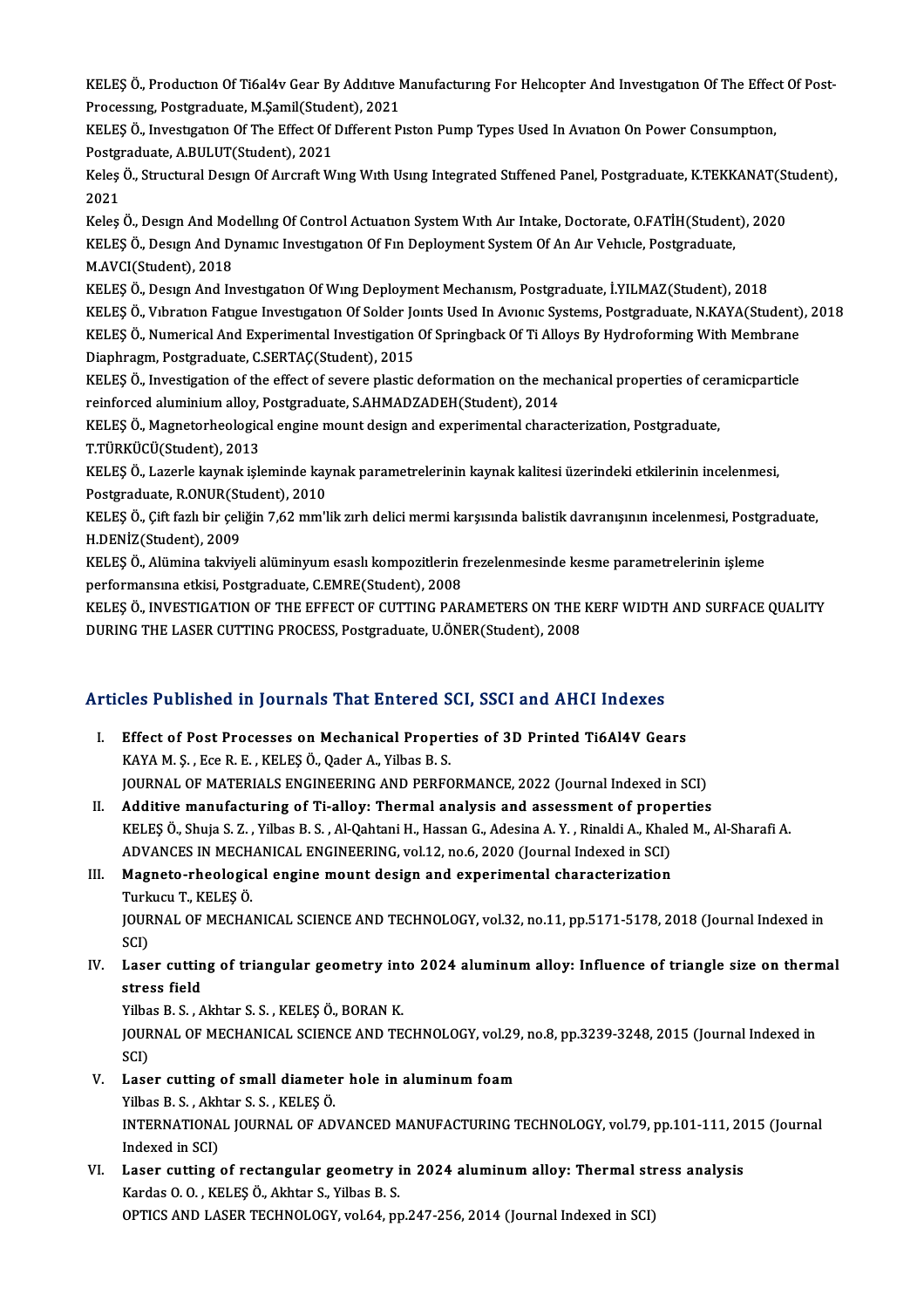VII. Laser cutting of rectangular geometry into aluminum alloy: Effect of cut sizes on thermal stress field<br>Althton S. Kardas Q. Q. KELES Ö. Vilbes B. S. Laser cutting of rectangular geometry i<br>Akhtar S., Kardas O. O. , KELEŞ Ö., Yilbas B. S.<br>OPTICS AND LASERS IN ENCINEERING vol 6 Laser cutting of rectangular geometry into aluminum alloy: Effect of cut sizes<br>Akhtar S., Kardas O. O. , KELEŞ Ö., Yilbas B. S.<br>OPTICS AND LASERS IN ENGINEERING, vol.61, pp.57-66, 2014 (Journal Indexed in SCI)<br>The ballisti Akhtar S., Kardas O. O. , KELEŞ Ö., Yilbas B. S.<br>OPTICS AND LASERS IN ENGINEERING, vol.61, pp.57-66, 2014 (Journal Indexed in SCI)<br>VIII. The ballistic performance of SiC-AA7075 functionally graded composite produced by **OPTICS AND<br>The ballisti<br>metallurgy<br>ÜPEVI İ M. P** The ballistic performance of SiC-AA7075 functionally graded composite p<br>metallurgy<br>ÜBEYLİ M., BALCI E., Sarikan B., Oztas M. K. , CAMUŞCU N., YILDIRIM R. O. , KELEŞ Ö.<br>MATERIALS & DESICN vel 56 np 31-36-2014 (Journal Indov metallurgy<br>ÜBEYLİ M., BALCI E., Sarikan B., Oztas M. K. , CAMUŞCU N., YILDIRIM R. O. , KELEŞ Ö. IX. Laser cutting of triangular blanks from thick aluminum foam plate: Thermal stress analysis and morphology MATERIALS & DESIGN, vol.56, pp.31-36, 2014 (Journal Indexed in SCI) YilbasB.S. ,Akhtara S.,KELEŞÖ. morphology<br>Yilbas B. S. , Akhtara S., KELEŞ Ö.<br>APPLIED THERMAL ENGINEERING, vol.62, no.1, pp.28-36, 2014 (Journal Indexed in SCI)<br>Laser Gutting of Aluminum Eoem: Experimental and Model Studies Yilbas B. S., Akhtara S., KELEŞ Ö.<br>APPLIED THERMAL ENGINEERING, vol.62, no.1, pp.28-36, 2014 (Journal Inc<br>X. Laser Cutting of Aluminum Foam: Experimental and Model Studies<br>Vilbas B. S. Alphan S. S., KELES Ö. APPLIED THERMAL ENGINEERING<br>Laser Cutting of Aluminum Fo:<br>Yilbas B. S. , Akhtar S. S. , KELEŞ Ö.<br>JOUPNAL OF MANUEACTUPING SG Laser Cutting of Aluminum Foam: Experimental and Model Studies<br>Yilbas B. S. , Akhtar S. S. , KELEŞ Ö.<br>JOURNAL OF MANUFACTURING SCIENCE AND ENGINEERING-TRANSACTIONS OF THE ASME, vol.135, no.5, 2013<br>(Journal Indoved in SCI) Yilbas B. S. , Akhtar S. S. ,<br>JOURNAL OF MANUFACT<br>(Journal Indexed in SCI)<br>LASER CUTTING OF LA JOURNAL OF MANUFACTURING SCIENCE AND ENGINEERING-TRANSACTIONS O<br>(Journal Indexed in SCI)<br>XI. LASER CUTTING OF LARGE DIAMETER HOLES INTO ALUMINUM FOAM<br>Vibec B. S. Alptar S. KELES Ö (Journal Indexed in SCI)<br>XI. LASER CUTTING OF LARGE DIAMETER HOLES INTO ALUMINUM FOAM<br>Yilbas B. S., Akhtar S., KELEŞÖ. LASER CUTTING OF LARGE DIAMETER HOLES INTO ALUMINUM FOAM<br>Yilbas B. S. , Akhtar S., KELEŞ Ö.<br>MACHINING SCIENCE AND TECHNOLOGY, vol.17, no.4, pp.524-544, 2013 (Journal Indexed in SCI)<br>Leser sutting of triangular geometries i Yilbas B. S. , Akhtar S., KELEŞ Ö.<br>MACHINING SCIENCE AND TECHNOLOGY, vol.17, no.4, pp.524-544, 2013 (Journal Indexed in SCI)<br>XII. Laser cutting of triangular geometries in aluminum foam: Effect of cut size on thermal s MACHINING SCIENCE AND TECHN<br>Laser cutting of triangular gec<br>Yilbas B.S., Akhtar S.S., KELEŞÖ.<br>OPTICS AND LASER TECHNOLOCY Laser cutting of triangular geometries in aluminum foam: Effect of cut size<br>Yilbas B. S. , Akhtar S. S. , KELEŞ Ö.<br>OPTICS AND LASER TECHNOLOGY, vol.48, pp.523-529, 2013 (Journal Indexed in SCI)<br>Laser hele cutting in alumin Yilbas B. S., Akhtar S. S., KELEŞ Ö.<br>OPTICS AND LASER TECHNOLOGY, vol.48, pp.523-529, 2013 (Journal Indexed in SCI)<br>XIII. Laser hole cutting in aluminum foam: Influence of hole diameter on thermal stress<br>Yilbas B. S., Akht OPTICS AND LASER TECHNOLOGY, vol.48, pp.523-529, 2013 (Journal Indexed in SCI) Laser hole cutting in aluminum foam: Influence of hole diameter on thermal stres:<br>Yilbas B. S., Akhtar S. S., KELEŞ Ö.<br>OPTICS AND LASERS IN ENGINEERING, vol.51, no.1, pp.23-29, 2013 (Journal Indexed in SCI)<br>Laser Cutting P Yilbas B. S. , Akhtar S. S. , KELEŞ Ö.<br>OPTICS AND LASERS IN ENGINEERING, vol.51, no.1, pp.23-29, 2013 (Journal Indexed in SCI)<br>XIV. Laser Cutting Process: Influence of Workpiece Thickness and Laser Pulse Frequency on t OPTICS<br>Laser C<br>Quality<br>KELES Ö Laser Cutting Pr<br>Quality<br>KELEŞ Ö., Oner U.<br>ARARIAN IQURNA **Quality**<br>KELEŞ Ö., Oner U.<br>ARABIAN JOURNAL FOR SCIENCE AND ENGINEERING, vol.37, no.8, pp.2277-2286, 2012 (Journal Indexed in SCI) KELEŞ Ö., Oner U.<br>ARABIAN JOURNAL FOR SCIENCE AND ENGINEERING, vol.37, no.8, pp.2277-2286, 2012 (Journ<br>XV. INVESTIGATION EFFECT ON WELDING QUALITY OF LASER WELDING PARAMETERS<br>Have B. O., KELES Ö. ARABIAN JOURNAL I<br>I**NVESTIGATION EI**<br>Uzun R. O. , KELEŞ Ö.<br>JOUPNAL OF TUE FA INVESTIGATION EFFECT ON WELDING QUALITY OF LASER WELDING PARAMETERS<br>Uzun R. O. , KELEŞ Ö.<br>JOURNAL OF THE FACULTY OF ENGINEERING AND ARCHITECTURE OF GAZI UNIVERSITY, vol.27, no.3, pp.509-517,<br>2012 (Journal Indoved in SCI) Uzun R. O. , KELEŞ Ö.<br>JOURNAL OF THE FACULTY OF<br>2012 (Journal Indexed in SCI)<br>Laser straisht sutting of Ti JOURNAL OF THE FACULTY OF ENGINEERING AND ARCHITECTURE OF GAZI UNIVALUATION: Temperature and stress fields<br>XVI. Laser straight cutting of Ti-6Al-4V alloy: Temperature and stress fields<br>Xibes B. Althan S. KELES Ö 2012 (Journal Indexed in SC.<br>Laser straight cutting of '<br>Yilbas B., Akhtar S., KELEŞÖ.<br>MATEPIALS AND SUPEACE E Laser straight cutting of Ti-6Al-4V alloy: Temperature and stress fields<br>Yilbas B., Akhtar S., KELEŞ Ö.<br>MATERIALS AND SURFACE ENGINEERING: RESEARCH AND DEVELOPMENT, no.2, pp.243-265, 2012 (Journal<br>Indeved in SCD. Yilbas B., Akhtar<br>MATERIALS AN<br>Indexed in SCI)<br>Effect of cutti MATERIALS AND SURFACE ENGINEERING: RESEARCH AND DEVELOPMENT, no.2, pp.243-265, 2012 (Journal<br>Indexed in SCI)<br>XVII. Effect of cutting parameters on cutting force and surface roughness in milling alumina reinforced Al-<br>67n 2 Indexed in SCI)<br>Effect of cutting paramete<br>6Zn-2Mg-2Cu composites<br><sup>Ubovli Madra KELESÖA</sup> 6Zn-2Mg-2Cu composites<br>Ubeyli M., Acir A., KELEŞ Ö., Akcay C. E. POWDER METALLURGY, vol.54, no.2, pp.172-176, 2011 (Journal Indexed in SCI) Ubeyli M., Acir A., KELEŞ Ö., Akcay C. E.<br>POWDER METALLURGY, vol.54, no.2, pp.172-176, 2011 (Journal Indexed in SCI)<br>XVIII. Ballistic impact performance of an armor material consisting of alumina and dual phase steel layer POWDER METALLURGY, vol.54, no.2, pp.172-176, 2011 (<br>Ballistic impact performance of an armor material<br>Ubeyli M., Deniz H., DEMİR T., ÖGEL B., Gurel B., KELEŞ Ö.<br>MATERIALS & DESICN vol.32, no.3, nn.1565, 1570, 2011 Ballistic impact performance of an armor material consisting of alumina<br>Ubeyli M., Deniz H., DEMİR T., ÖGEL B., Gurel B., KELEŞ Ö.<br>MATERIALS & DESIGN, vol.32, no.3, pp.1565-1570, 2011 (Journal Indexed in SCI)<br>Laser sutting Ubeyli M., Deniz H., DEMİR T., ÖGEL B., Gurel B., KELEŞ Ö.<br>MATERIALS & DESIGN, vol.32, no.3, pp.1565-1570, 2011 (Journal Indexed in SCI)<br>XIX. Laser cutting of 7050 Al alloy reinforced with Al2O3 and B4C composites<br>Yilbas B MATERIALS & DESIGN, vol.32, no.3, pp.1565-1570, 2011 (Journal Indexed in SCI) Laser cutting of 7050 Al alloy reinforced with Al2O3 and B4C composites<br>Yilbas B. S. , Khan S., Raza K., KELEŞ Ö., Ubeyli M., DEMİR T., Karakas M. S.<br>INTERNATIONAL JOURNAL OF ADVANCED MANUFACTURING TECHNOLOGY, vol.50, pp.1 Yilbas B. S. , Kha<br>INTERNATIONA<br>Indexed in SCI)<br>Investigation INTERNATIONAL JOURNAL OF ADVANCED MANUFACTURING TECHNOLOGY, vol.50, pp.185-193, 2010 (Journal)<br>Indexed in SCI)<br>XX. Investigation on the ballistic performance of a dual phase steel against 7.62 mm AP projectile<br>Interli M. D Indexed in SCI)<br>XX. Investigation on the ballistic performance of a dual phase steel against 7.62 mm AP projectile<br>Ubeyli M., DEMİR T., Deniz H., YILDIRIM R. O., KELEŞ Ö. MATERIALS SCIENCE AND ENGINEERING A-STRUCTURAL MATERIALS PROPERTIES MICROSTRUCTURE AND PROCESSING, vol.527, pp.2036-2044, 2010 (Journal Indexed in SCI)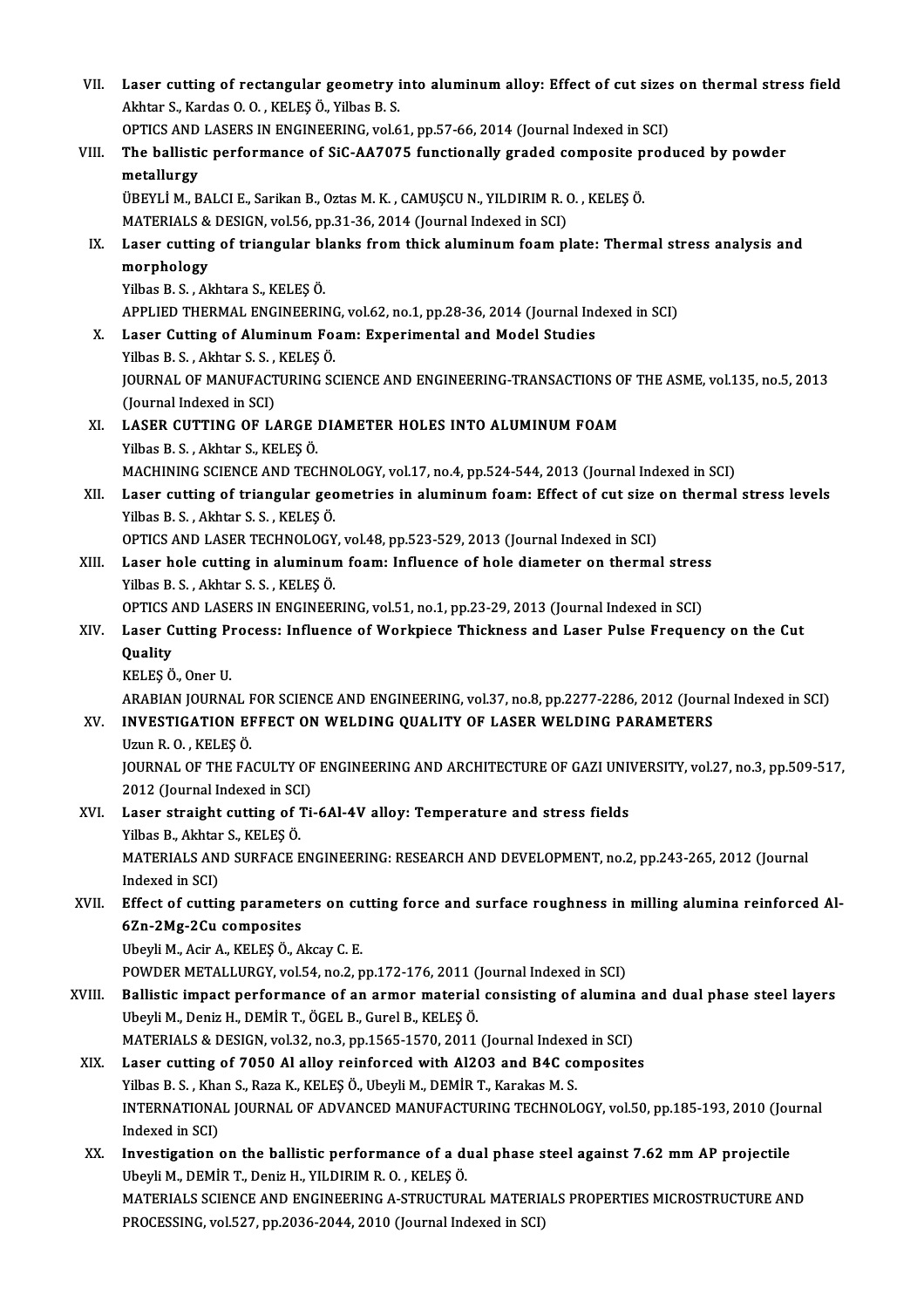| XXI.         | A Study of the Laser Cutting Process: Influence of Laser Power and Cutting Speed on Cut Quality<br>KELEŞ Ö, Oner U<br>LASERS IN ENGINEERING, vol.20, pp.319-327, 2010 (Journal Indexed in SCI)                                                                                                                                                                                                 |
|--------------|------------------------------------------------------------------------------------------------------------------------------------------------------------------------------------------------------------------------------------------------------------------------------------------------------------------------------------------------------------------------------------------------|
| XXII.        | Wedge cutting of mild steel by CO(2) laser and cut-quality assessment in relation to normal cutting<br>Yilbas B. S., Karatas C., Uslan İ., KELEŞ Ö., USTA Y., Yilbas Z., Ahsan M.<br>OPTICS AND LASERS IN ENGINEERING, vol.46, no.10, pp.777-784, 2008 (Journal Indexed in SCI)                                                                                                                |
| XXIII.       | Laser cutting of Kevlar and mild steel composite structure: End product quality assessment                                                                                                                                                                                                                                                                                                     |
|              | Al-Sulaiman F., Yilbas B. S., Karatas C., KELEŞ Ö., Uslan İ., USTA Y., Ahsan M., Bazoune A.<br>JOURNAL OF MATERIALS ENGINEERING AND PERFORMANCE, vol.16, no.1, pp.22-29, 2007 (Journal Indexed in<br>SCI)                                                                                                                                                                                      |
| XXIV         | Design and testing of a hydraulic position control system for profile turning on a conventional lathe<br>Klasik bir torna tezgahi için bilgisayar kontrollu profil tornalama sistemi geliştirilmesi<br>Keleş Ö., Usta Y., Yeşilbağ Y. Y., Ercan Y.<br>Journal of the Faculty of Engineering and Architecture of Gazi University, vol.21, pp.553-565, 2006 (Journal<br>Indexed in SCI Expanded) |
| XXV.         | Electrochemical properties of the laser nitrided surfaces of Ti-6Al-4V alloy<br>Yibas B. S., Khaled M., Karatas C., Uslan İ., KELEŞ Ö., USTA Y., Ahsan M.                                                                                                                                                                                                                                      |
|              | Surface and Coatings Technology, vol.201, no.3-4, pp.679-685, 2006 (Journal Indexed in SCI Expanded)                                                                                                                                                                                                                                                                                           |
| XXVI.        | CO2 laser gas assisted nitriding of Ti-6Al-4V alloy                                                                                                                                                                                                                                                                                                                                            |
|              | Yibas B. S., Karatas C., Uslan U., KELEŞ Ö., Usta I. Y., Ahsan M.                                                                                                                                                                                                                                                                                                                              |
|              | APPLIED SURFACE SCIENCE, vol.252, no.24, pp.8557-8564, 2006 (Journal Indexed in SCI)                                                                                                                                                                                                                                                                                                           |
| <b>XXVII</b> | Laser cutting of steel sheets: Influence of workpiece thickness and beam waist position on kerf size                                                                                                                                                                                                                                                                                           |
|              | and stria formation                                                                                                                                                                                                                                                                                                                                                                            |
|              | Karatas C., KELEŞ Ö., Uslan İ., USTA Y.                                                                                                                                                                                                                                                                                                                                                        |
|              | JOURNAL OF MATERIALS PROCESSING TECHNOLOGY, vol.172, no.1, pp.22-29, 2006 (Journal Indexed in SCI)                                                                                                                                                                                                                                                                                             |
| XXVIII.      | Laser cutting of corners: Assessment of cutting quality                                                                                                                                                                                                                                                                                                                                        |
|              | Yilbas B., Karatas C., KELEŞ Ö., Uslan İ., USTA Y., Ahsan M., Yilbas Z.                                                                                                                                                                                                                                                                                                                        |
|              | LASERS IN ENGINEERING, vol.16, pp.157-171, 2006 (Journal Indexed in SCI)                                                                                                                                                                                                                                                                                                                       |
| <b>XXIX</b>  | Thermal stress development and entropy change during laser pulse heating of a steel surface<br>KELES <sub>Ö</sub>                                                                                                                                                                                                                                                                              |
|              | LASERS IN ENGINEERING, vol.15, pp.179-196, 2005 (Journal Indexed in SCI)                                                                                                                                                                                                                                                                                                                       |
| XXX.         | Experimental investigation of a pulse-width modulated electro-hydraulic servo system Puls genişliği<br>modülasyonlu elektrohidrolik bir servo sisteminin deneysel incelenmesi<br>KELES Ö., Ercan Y.                                                                                                                                                                                            |
|              | Journal of the Faculty of Engineering and Architecture of Gazi University, vol.19, no.1, pp.107-117, 2004 (Journal<br>Indexed in SCI Expanded)                                                                                                                                                                                                                                                 |
| XXXI.        | Design and testing of a hydraulic position control system for oval turning on a conventional lathe<br>Torna tezgahlarinda oval kesme yapacak hidrolik düzenek geliştirilmesi<br>USTA Y., KELEŞ Ö., Ercan Y.                                                                                                                                                                                    |
|              | Journal of the Faculty of Engineering and Architecture of Gazi University, vol.18, no.3, pp.1-14, 2003 (Journal<br>Indexed in SCI Expanded)                                                                                                                                                                                                                                                    |
| XXXII.       | Theoretical and experimental investigation of a pulse-width modulated digital hydraulic position                                                                                                                                                                                                                                                                                               |
|              | control system                                                                                                                                                                                                                                                                                                                                                                                 |
|              | KELEŞ Ö., Ercan Y.                                                                                                                                                                                                                                                                                                                                                                             |
|              | CONTROL ENGINEERING PRACTICE, vol.10, no.6, pp.645-654, 2002 (Journal Indexed in SCI)                                                                                                                                                                                                                                                                                                          |
| XXXIII.      | Theoretical investigation of a pulse-width modulated electro-hydraulic servo system Puls genişliği                                                                                                                                                                                                                                                                                             |
|              | modülasyonlu elektrohidrolik bir servo sisteminin teorik incelenmesi                                                                                                                                                                                                                                                                                                                           |
|              | KELEŞ Ö., Ercan Y                                                                                                                                                                                                                                                                                                                                                                              |
|              | Journal of the Faculty of Engineering and Architecture of Gazi University, vol.15, pp.49-69, 2000 (Journal Indexed<br>in SCI Expanded)                                                                                                                                                                                                                                                         |
|              |                                                                                                                                                                                                                                                                                                                                                                                                |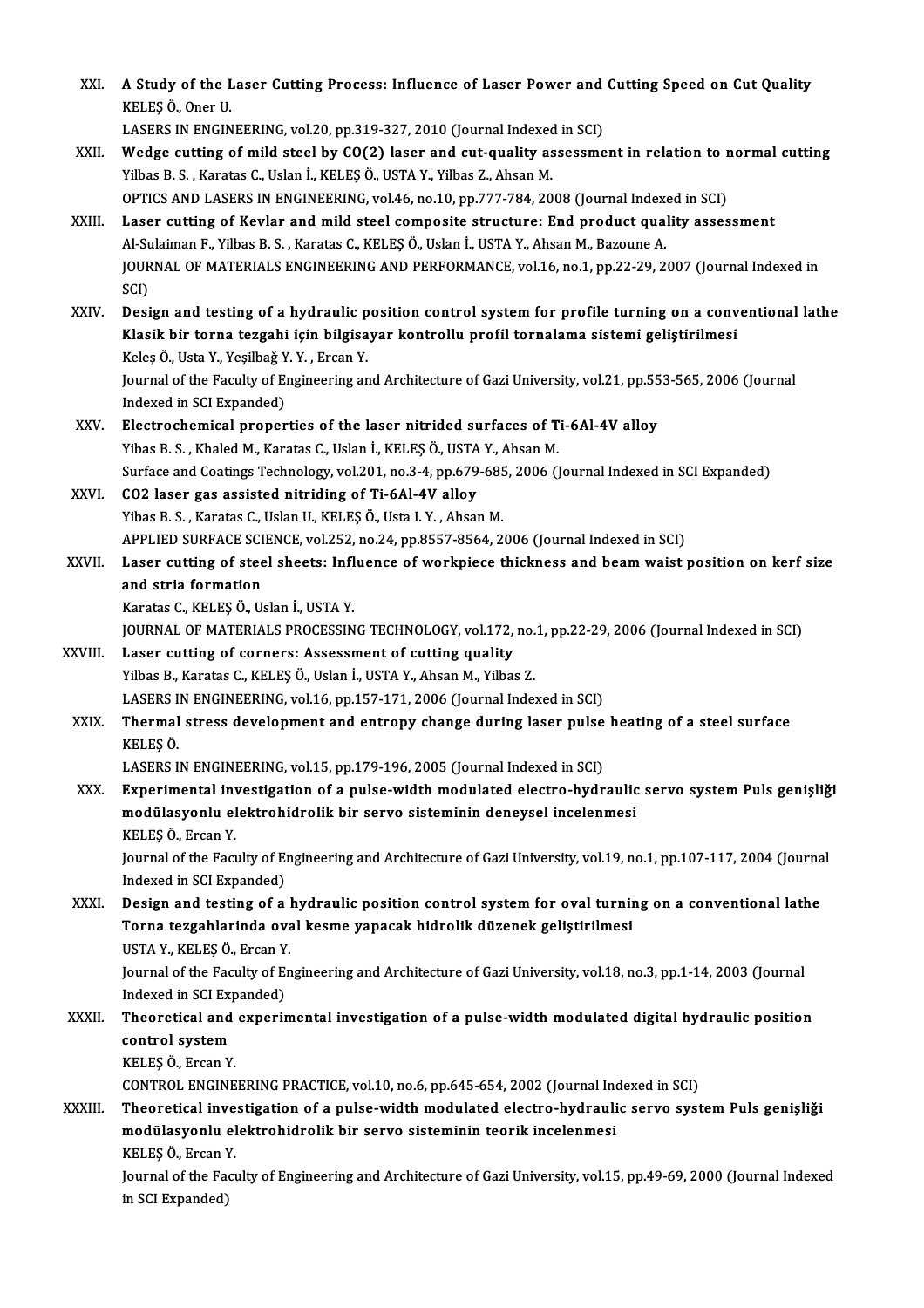# Articles Published in Other Journals

| <b>Articles Published in Other Journals</b>               |                                                                                                                                                                                                             |  |
|-----------------------------------------------------------|-------------------------------------------------------------------------------------------------------------------------------------------------------------------------------------------------------------|--|
| L.                                                        | Wetting state of 3D printed Ti-6Al-4V alloy surface<br>KELES Ö., Qadeer A., Yilbas B. S.                                                                                                                    |  |
|                                                           | ADVANCES IN MATERIALS AND PROCESSING TECHNOLOGIES, 2021 (Journal Indexed in ESCI)                                                                                                                           |  |
| П.                                                        | Additive manufacturing of layer of Ti6Al4V alloy: morphology and metallurgical properties                                                                                                                   |  |
|                                                           | KELEŞ Ö., Abdelmagid G., Adesina A. Y., Anand A. R. B., Khaled M., Al-Sharafi A., Yilbas B. S.                                                                                                              |  |
|                                                           | ADVANCES IN MATERIALS AND PROCESSING TECHNOLOGIES, 2020 (Journal Indexed in ESCI)                                                                                                                           |  |
| III.                                                      | Biyomedikal Uygulamalar İçin TiN Kaplı Ti6Al4V Alaşımının Mekanik Özelliklerinin Araştırılması<br>URTEKİN L., KELEŞ Ö.                                                                                      |  |
|                                                           | Savunma Bilimleri Dergisi, vol.18, pp.91-108, 2019 (Other Refereed National Journals)                                                                                                                       |  |
| IV.                                                       | Effect of Equal Channel Angular Pressing on Microstructure and Mechanical Properties of Aluminum                                                                                                            |  |
|                                                           | <b>Based Composite Materials</b>                                                                                                                                                                            |  |
|                                                           | Ahmadzadeh S., KELEŞ Ö., Camuscu N.                                                                                                                                                                         |  |
|                                                           | GAZI UNIVERSITY JOURNAL OF SCIENCE, vol.30, no.3, pp.51-61, 2017 (Journal Indexed in ESCI)                                                                                                                  |  |
| V.                                                        | Laser cutting of 2024 aluminium alloy and cutting quality assessment<br>KELES Ö., yilbas b. s.                                                                                                              |  |
|                                                           | Advances in Materials and Processing Technologies, vol.1, pp.164-171, 2015 (Refereed Journals of Other<br>Institutions)                                                                                     |  |
| VI.                                                       | Klasik Bir Torna Tezgahı İçin Bilgisayar Kontrollu Profil Tornalama Tezgahı II                                                                                                                              |  |
|                                                           | KELEŞ Ö., USTA Y., YEŞİLBAĞ Y., ERCAN Y.                                                                                                                                                                    |  |
|                                                           | Endüstri & Otomasyon, no.108, pp.52-56, 2006 (Other Refereed National Journals)                                                                                                                             |  |
| VII.                                                      | Klasik Bir Torna Tezgahı İçin Bilgisayar Kontrollu Profil Tornalama Tezgahı I<br>KELEŞ Ö., USTA Y., YEŞİLBAĞ Y., ERCAN Y.                                                                                   |  |
|                                                           | Endüstri & Otomasyon, no.107, pp.24-27, 2006 (Other Refereed National Journals)                                                                                                                             |  |
| VIII.                                                     | DESIGN AND TESTING OF A HYDRAULIC POSITION CONTROL SYSTEM FOR PROFILE TURNING ON A<br><b>CONVENTIONAL LATHE</b>                                                                                             |  |
|                                                           | Keleş Ö., Usta Y., Yeşilbağ Y. Y., Ercan Y.                                                                                                                                                                 |  |
| IX.                                                       | Gazi Üniversitesi Müh. Mim. Fak. Dergisi, vol.21, no.3, pp.553-565, 2006 (Refereed Journals of Other Institutions)<br>Puls Genişliği Modülasyonlu Elektrohidrolik bir Servo Sisteminin Deneysel İncelenmesi |  |
|                                                           | KELES Ö. ERCAN Y                                                                                                                                                                                            |  |
|                                                           | Gazi Üniversitesi Müh. Mim. Fak. Dergisi, vol.19, no.1, pp.107-118, 2004 (Refereed Journals of Other Institutions)                                                                                          |  |
| X.                                                        | Torna Tezgahlarında Oval Kesme Yapacak Hidrolik Düzenek Geliştirilmesi                                                                                                                                      |  |
|                                                           | USTA Y., KELEŞ Ö., ERCAN Y.                                                                                                                                                                                 |  |
|                                                           | Gazi Üniversitesi Müh. Mim. Fak. Dergisi, vol.18, no.3, pp.1-14, 2003 (Refereed Journals of Other Institutions)                                                                                             |  |
| XI.                                                       | Puls Genişliği Modülasyonu Tekniğinin Bilgisayar Kontrollü Hidrolik Sistemlere Uygulanması<br>KELEŞ Ö, ERCAN Y                                                                                              |  |
|                                                           | Endüstri & Otomasyon, no.40, pp.36-43, 2000 (Other Refereed National Journals)                                                                                                                              |  |
| XII.                                                      | Puls Genişliği Modülasyonlu Elektrohidrolik bir Servo Sisteminin Teorik İncelenmesi<br>KELEŞ Ö, ERCAN Y                                                                                                     |  |
|                                                           | Gazi Üniversitesi Müh. Mim. Fak. Dergisi, vol.15, no.2, pp.49-69, 2000 (Refereed Journals of Other Institutions)                                                                                            |  |
|                                                           |                                                                                                                                                                                                             |  |
| Refereed Congress / Symposium Publications in Proceedings |                                                                                                                                                                                                             |  |

- efereed Congress / Symposium Publications in Proceedi<br>I. WETTING STATE OF 3D PRINTED Ti-6Al-4V ALLOY SURFACE<br>KELES O, Kiko D, Osdeer A, Vilhes B, S I. WETTING STATE OF 3D PRINTED Ti-6Al-4V ALLOY SURFACE<br>KELEŞÖ., Kılıç D., Qadeer A., Yilbas B. S. WETTING STATE OF 3D PRINTED Ti-6Al-4V ALLOY SURFACE<br>KELEŞ Ö., Kılıç D., Qadeer A., Yilbas B. S.<br>International Conference on Advances in Materials and Processing Technologies, Taipei, Taiwan, 20 - 24 October<br>2019 ELES<br>Intern<br>2019<br>HAZU International Conference on Advances in Materials and Processing Technologies, Taipei, Taiwan, 20 - 24 Octob<br>2019<br>II. HAZIRDA BULUNURLUK HEDEFİNE GÖRE BİR ASKERİ ARACIN ALT SİSTEMLERİ İÇİN ORTALAMA<br>ONARIM SÜRELERİNIN RELİR
- 2019<br>HAZIRDA BULUNURLUK HEDEFİNE GÖ<br>ONARIM SÜRELERİNİN BELİRLENMESİ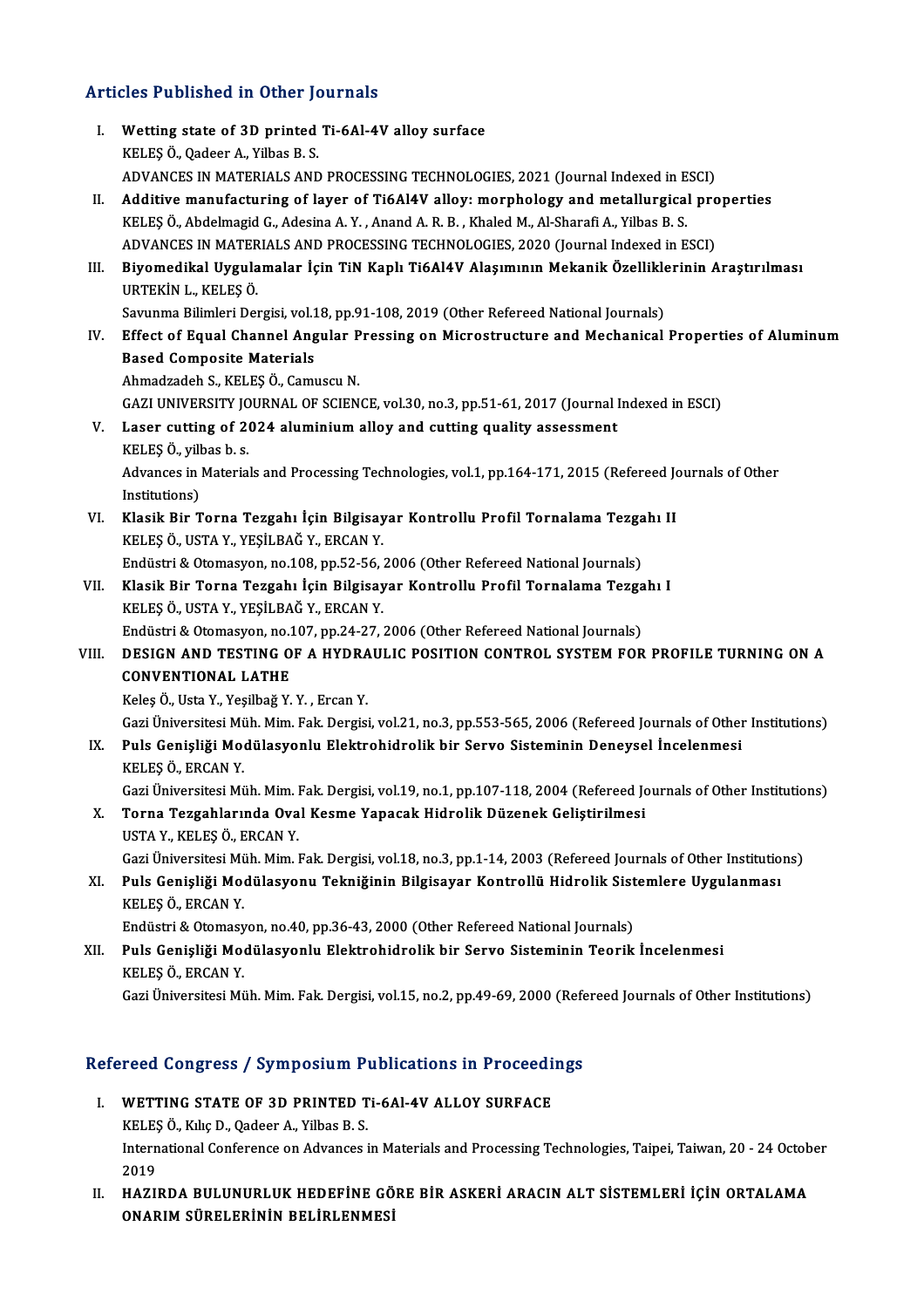Kalender B., KELEŞÖ.

I.UluslararasıBilimve İnovasyonKongresi,Denizli,Turkey,26 -29August2019

Kalender B., KELEŞ Ö.<br>I. Uluslararası Bilim ve İnovasyon Kongresi, Denizli, Turkey, 26 - 29 August 2019<br>III. Additive Manufacturing of Layer of Ti6Al4V alloy: Morphology and Metallurgical Properties I. Uluslararası Bilim ve İnovasyon Kongresi, Denizli, Turkey, 26 - 29 August 2019<br>Additive Manufacturing of Layer of Ti6Al4V alloy: Morphology and Metallurgical Prope<br>KELEŞ Ö., Kılıç D., Abdelmagid G., Adesina A.Y. , Bin A Additive Manufacturing of Layer of Ti6Al4V alloy: Morphology and<br>KELEŞ Ö., Kılıç D., Abdelmagid G., Adesina A. Y. , Bin Anand A. R. , Khaled M., *A*<br>Advances in Materials and Processing Technologies, 4 - 07 September 2018<br> KELEŞ Ö., Kılıç D., Abdelmagid G., Adesina A. Y., Bin Anand A. R., Khaled M., AlSharafi A., Yilbas B. S.<br>Advances in Materials and Processing Technologies, 4 - 07 September 2018<br>IV. INVESTIGATION OF MECHANICAL PROPERTIES O

### Advances in Materials<br>INVESTIGATION OF<br>URTEKİN L., KELEŞ Ö.<br>be Internatinenal Cen URTEKİN L., KELEŞ Ö.

he Internatinonal Conference on Materials Science Mechanical and Automotive Engineerings and Technology, 10 -<br>12 April 2018 Internatinonal Conference on Materials Science Mechanical and Automotive Engineerings and Technology, 10<br>12 April 2018<br>V. Springback prediction of CP2 titanium sheets in hydroforming with membrane diaphragm process<br>with fi

### with finite element method<br>Aydogan C. S., Hatipoglu H. A., KELES Ö. Springback prediction of CP2 titaniu<br>with finite element method<br>Aydogan C.S., Hatipoglu H.A., KELEŞÖ.<br>Eth International Conference on Naw Fo

with finite element method<br>Aydogan C. S. , Hatipoglu H. A. , KELEŞ Ö.<br>5th International Conference on New Forming Technology (ICNFT), Bremen, Germany, 18 - 21 September 2018,<br>vel 190. Aydogar<br>5th Inter<br>vol.190 5th International Conference on New Forming Technology (ICNFT), Bremen, Germany, 18 - 21 September<br>vol.190<br>VI. Laser texturing of tungsten surface for enhanced solar absorption: potentials on sustainable<br>applitediums

# vol.190<br>Laser texturi<br>architecture<br><sup>Vilbec P. S., VI</sub></sup> Laser texturing of tungsten surface for enhanced :<br>architecture<br>Yilbas B.S., KELEŞÖ., TOPRAKLI A.Y., Ali H., AlSharafi A.<br>International Conference on Advances in Materials and B.

architecture<br>Yilbas B. S. , KELEŞ Ö., TOPRAKLI A. Y. , Ali H., AlSharafi A.<br>International Conference on Advances in Materials and Processing Technologies 2017, Chennai, India, 11 - 14<br>December 2017 Yilbas B. S., KELES Ö., TOPRAKLI A. Y., Ali H., AlSharafi A. International Conference on Advances in Materials and Processing Technologies 2017, Chennai, India, 11<br>December 2017<br>VII. Environmental dust effects on laser treated Ti-6Al-4V alloy and its potential on sustainable<br>anchite

## December 201<br>Environment<br>architecture<br><sup>Vilbas B.S. Kr</sup> Environmental dust effects on las<br>architecture<br>Yilbas B. S. , KELEŞ Ö., TOPRAKLI A. Y.<br>International Conference on Advance architecture<br>Yilbas B. S. , KELEŞ Ö., TOPRAKLI A. Y.<br>International Conference on Advances in Materials and Processing Technologies 2017, 11 - 14 December 2017<br>Determination of Eriction and Damping Coofficients of Eolded Co

### Yilbas B. S. , KELEŞ Ö., TOPRAKLI A. Y.<br>International Conference on Advances in Materials and Processing Technologies 2017, 11 - 14 December 2<br>VIII. Determination of Friction and Damping Coefficients of Folded Cover Mechan International Confi<br>Determination o<br>Torsion Springs<br><sup>Vilmoni, Togo O. V</sup> VIII. Determination of Friction and Damping Coefficients of Folded Cover Mechanism Deployed by<br>Torsion Springs<br>Yilmaz i., Taga O., Kosar F., KELEŞÖ.

19th InternationalConference onEngineering SystemsDesignandAnalysis,7 -08 June 2017

IX. Surface Engineering towards Self-Cleaning Applications: Laser Textured Silicon Surface 19th International Conference on Eng<br>Surface Engineering towards Self<br>Yilbas B. S., KELEŞÖ., TOPRAKLI A. Y. Advances in Material and Processing Technologies Conference (AMPT), Kuala-Lumpur, Malaysia, 8 - 11 November 2016, vol.184, pp.716-724 Yilbas B. S. , KELEŞ Ö., TOPF<br>Advances in Material and P<br>2016, vol.184, pp.716-724<br>SUPEACE ENGINEEPINC Advances in Material and Processing Technologies Conference (AMPT), Kual<br>2016, vol.184, pp.716-724<br>X. SURFACE ENGINEERING TOWARDS SELF CLEANING APPLICATIONS<br>Vilbee B.S., KELES Ö. TOPPAKLI A. V.

2016, vol.184, pp.716-724<br>SURFACE ENGINEERING TOWARD<br>Yilbas B. S. , KELEŞ Ö., TOPRAKLI A. Y.<br>Advances in Material Processing Tech SURFACE ENGINEERING TOWARDS SELF CLEANING APPLICATIONS<br>Yilbas B. S. , KELEŞ Ö., TOPRAKLI A. Y.<br>Advances in Material Processing Technologies Conference, 8 - 11 November 2016<br>Katlanın Kanak Makaniumaaının Süntünma ve Sönüm K

## Yilbas B. S. , KELEŞ Ö., TOPRAKLI A. Y.<br>Advances in Material Processing Technologies Conference, 8 - 11 November 2016<br>XI. Katlanır Kapak Mekanizmasının Sürtünme ve Sönüm Katsayısının Deneysel ve Sayısal Çalışmalara<br>Gön Advances in Materia<br>Katlanır Kapak Me<br>göre Belirlenmesi<br>Ava M. Ösen T. Kess Katlanır Kapak Mekanizmasınıı<br>göre Belirlenmesi<br>Avcı M., Özer T., Koşar F., KELEŞ Ö.<br>2rd INTERNATIONAL CONEERENC

göre Belirlenmesi<br>Avcı M., Özer T., Koşar F., KELEŞ Ö.<br>3rd INTERNATIONAL CONFERENCE ON COMPUTATIONALAND EXPERIMENTAL SCIENCE AND ENGINEERING, 19 -<br>24 Osteber 2016 Avcı M., Özer T., K.<br>3rd INTERNATIOI<br>24 October 2016<br>Havacılık Sistar 3rd INTERNATIONAL CONFERENCE ON COMPUTATIONALAND EXPERIMENTAL SCIENCE AND ENGINEERING, 19 -<br>24 October 2016<br>XII. Havacılık Sistemlerinde Kullanılan Baskı Devre Kartları ve Bileşenlerinin Titreşim ve Yorulma Analizi<br>Kava N.

24 October 2016<br>Havacılık Sistemlerinde Kullanılan Baskı De<br>Kaya N., Okur E., Nakkaş H. E. , Fatih K., KELEŞÖ.<br>2rd INTERNATIONAL CONEERENCE ON COMBUT XII. Havacılık Sistemlerinde Kullanılan Baskı Devre Kartları ve Bileşenlerinin Titreşim ve Yorulma Analizi<br>Kaya N., Okur E., Nakkaş H. E. , Fatih K., KELEŞ Ö.<br>3rd INTERNATIONAL CONFERENCE ON COMPUTATIONALAND EXPERIMENTAL S Kaya N., Okur E., N<br>3rd INTERNATIOI<br>24 October 2016<br>Manyata Baalai

### 3rd INTERNATIONAL CONFERENCE ON COMPUTATIONALAND EXPERIMENTAL SCII<br>24 October 2016<br>XIII. Manyeto Reolojik Motor Takozu Titreşim Karakteristiklerinin İncelenmesi 24 October 2016<br><mark>Manyeto Reolojik</mark><br>türkücü t., KELEŞ Ö.<br>Uluslararası Katılım Manyeto Reolojik Motor Takozu Titreşim Karakteristiklerinin İncelenmesi<br>türkücü t., KELEŞ Ö.<br>Uluslararası Katılımlı 17. Makina Teorisi Sempozyumu, 14 - 17 June 2015, pp.395-400<br>The Effect of Fauel Channel Angular Pressing türkücü t., KELEŞ Ö.<br>17. Vuluslararası Katılımlı 17. Makina Teorisi Sempozyumu, 14 - 17 June 2015, pp.395-400<br>18. XIV. The Effect of Equal Channel Angular Pressing ECAP and Mg Addition on the Microstructure and

Uluslararası Katılımlı 17. Makina Teorisi Sempozyur<br>The Effect of Equal Channel Angular Pressing<br>Mechanical Properties of Al SiCp Composites<br>Saman A. Nagin C. KELES Ö Mechanical Properties of Al SiCp Composites<br>Saman A., Necip C., KELEŞ Ö.

7. Uluslararası Toz Metalurjisi Konferansı, 24 - 28 June 2014

XV. Experimental Investigation of Laser-Drilled Holes Variations Depending on Laser Drilling